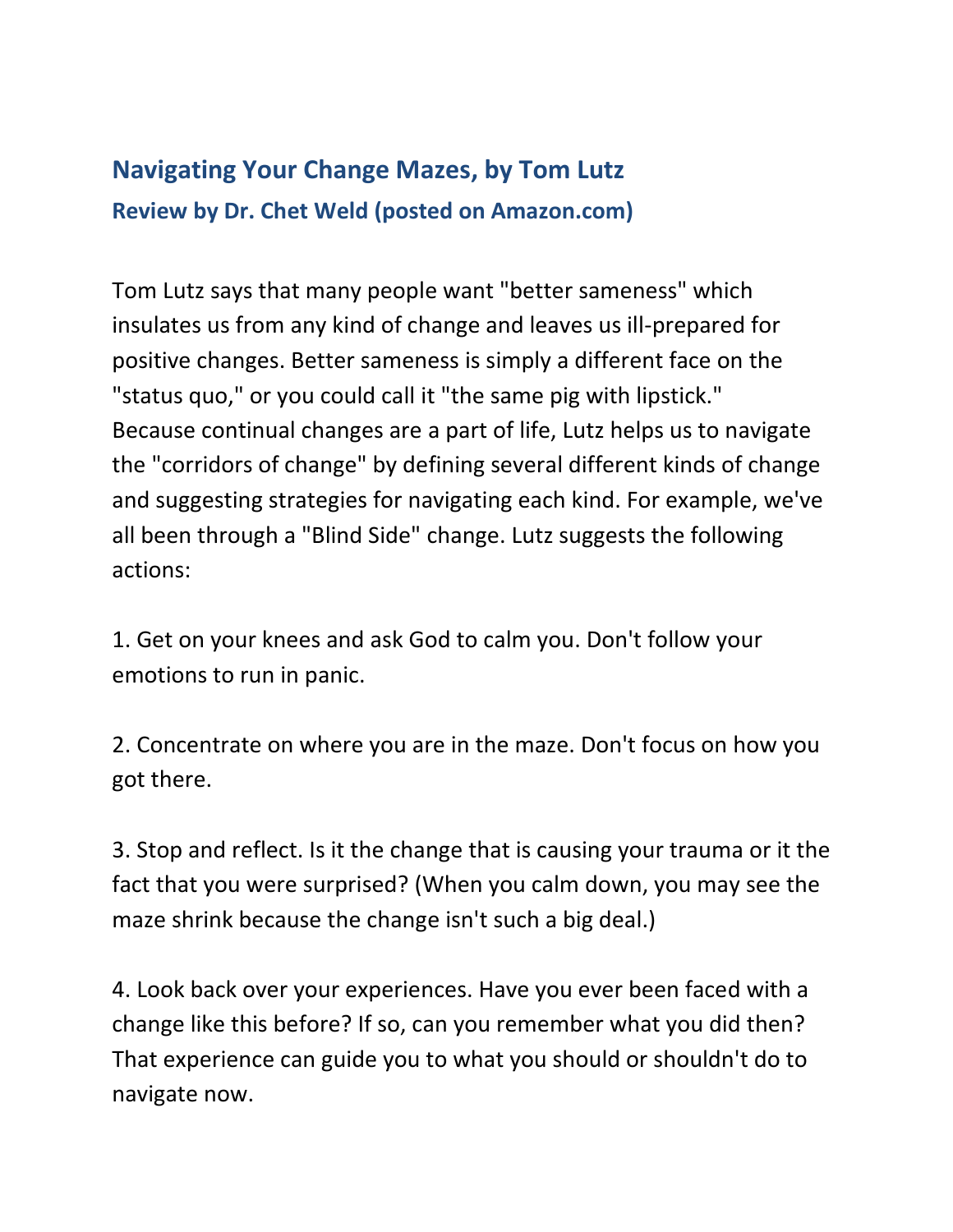5. Call a Christ-follower friend. One you can trust to be objective and confidential. Take the time to describe the change. Ask the friend to help you distinguish between the mind and heart dimensions. Talk it through. He probably won't be able to navigate for you, but it should help clean your windshield of extraneous bugs so you can see the maze corridors more clearly.

6. Look at yourself in the Change Capacity mirror. Determine whether you've allowed the change to shove you into territory where you don't normally operate. If it has, get back to where you function the best.

Remember Kodak film for our cameras? Now 80% of Kodak's revenue comes from digital products. Kodak smartly navigated a change maze. Actually, this maze was a different kind of maze because Kodak could see the changes coming. Lutz has strategies to navigate these and several other kinds of mazes. He also suggests that people have basically four kinds of "change capacities": Resistors, Slow Followers, Fast Followers, and New Idea People. For anyone who is called to be a "difference maker," it's important to know the change capacities of everyone on your team. Also, difference makers have a clear understanding of the "AS-IS" and a clear vision of the "TO-BE."

Lutz also defines "change fundamentals," e.g., "Change abides by the law of inertia: If a body is at rest or moving at constant speed in a straight line, it will continue to do so unless it is acted upon by a force." Other interesting points include a list of "Signs of Hitting the Wall," along with actions to take; a "To Change or Not Change" list; a list of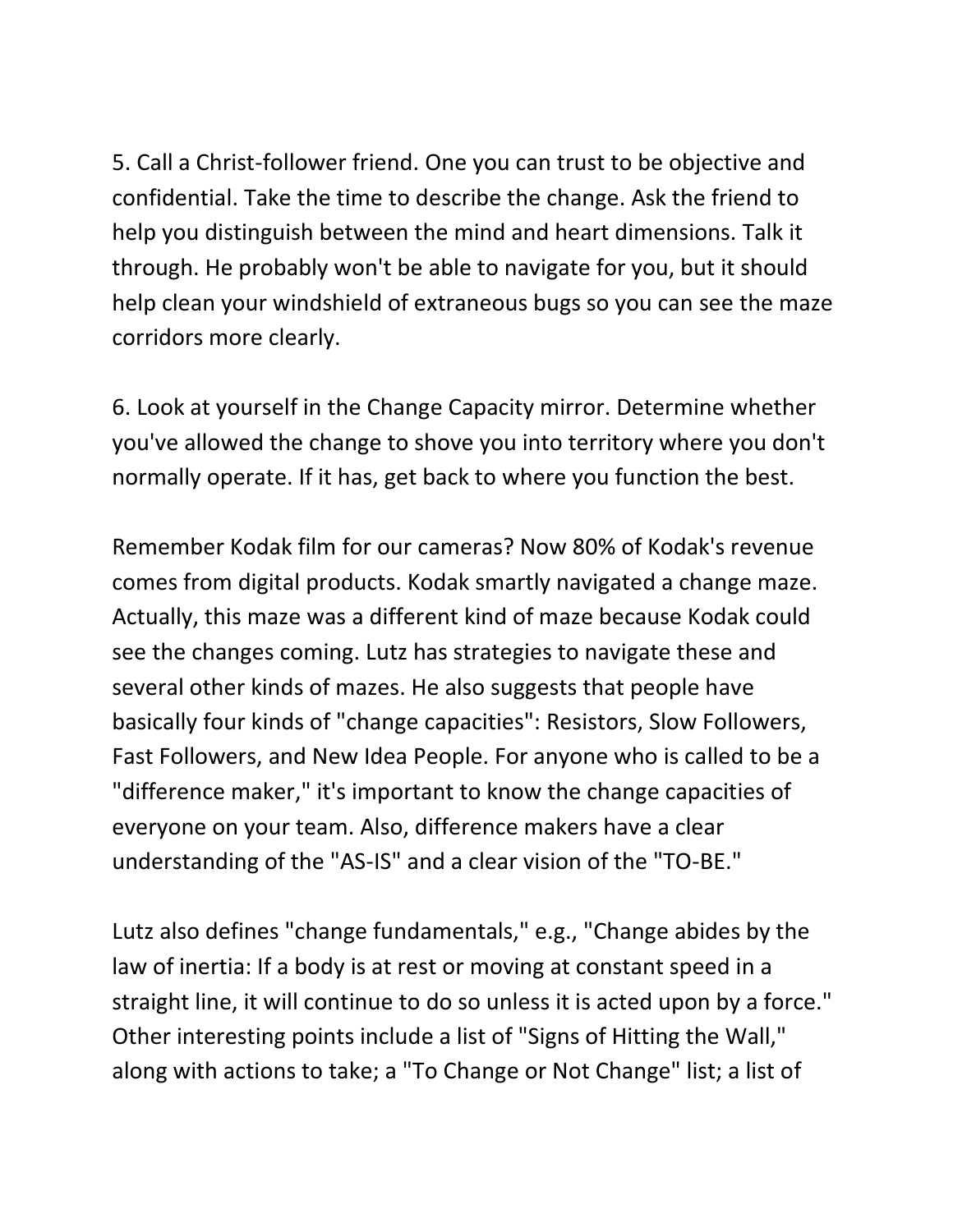"Absolutes" that will help to keep us focused and able to make good decisions; a list of "Marks of Leadership" that help difference makers lead their team through change; and a list of different resistance forces to expect and how to handle them. Two of Lutz's recommendations stand out: "Urge every member of your team to assess whether their faith is directing their behavior and their resolve" and "Never pass up an opportunity to communicate." This advice flows from his principle that we cope with change better if we separate facts from emotions and if we let our spirits lead our responses to change: "Your response to change can be spearheaded by your heart, your mind, or your soul. If you let God inhabit your soul, the dominance of the Lord in your life can lead you to cope with the facts and emotions of a change more effectively."

Lutz was strongly influenced by the ministry of his personal friend, John Piper. For the last 20 years, Lutz' business has been to consult, mentor, and coach business executives, church leaders, politicians, and many others. Lutz draws from his experience in several different careers, including his work with IBM (which he says stands for "I've Been Moved"), his own traumatic life events that caused him to "Run out of cope." He also gives many biblical references of Bible characters that faced various change mazes and how they were transformed for the better by and through them. Our biblical heroes usually overcame a WIFM mentality ("What's In It for Me?") and learned to lean wholly on God. Lutz suggests that an important question to ask ourselves is this: "Is the change driven by spiritual values?"

I highly recommend this book to anyone who is interested in navigating